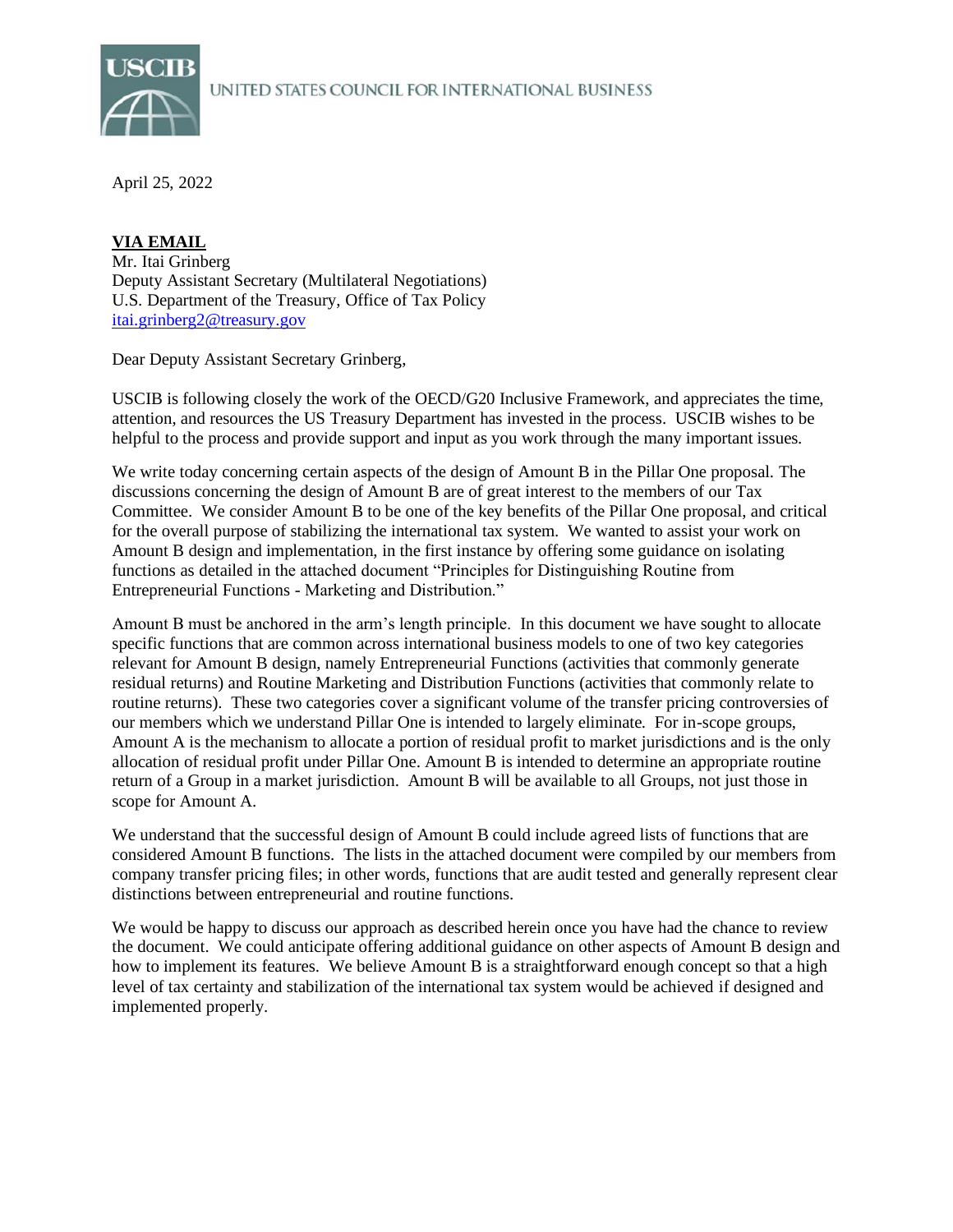We greatly appreciate Treasury's efforts with respect to these issues and your willingness to field suggestions. Please let us know if you would like to discuss the recommendations set forth in this letter.

Sincerely,

Timothy McDonald Chair, Taxation Committee Rick Minor Vice President & International Tax Counsel

**Washington Office** 

1400 K Street, N.W., Suite 525 Washington, DC 20005 202.371.1316 tel 202.371.8249 fax www.uscib.org

Global Business Leadership as the U.S. Affiliate of: International Chamber of Commerce (ICC) International Organization of Employers (IOE) Business and Industry Advisory Committee (BIAC) to the OECD ATA Carnet System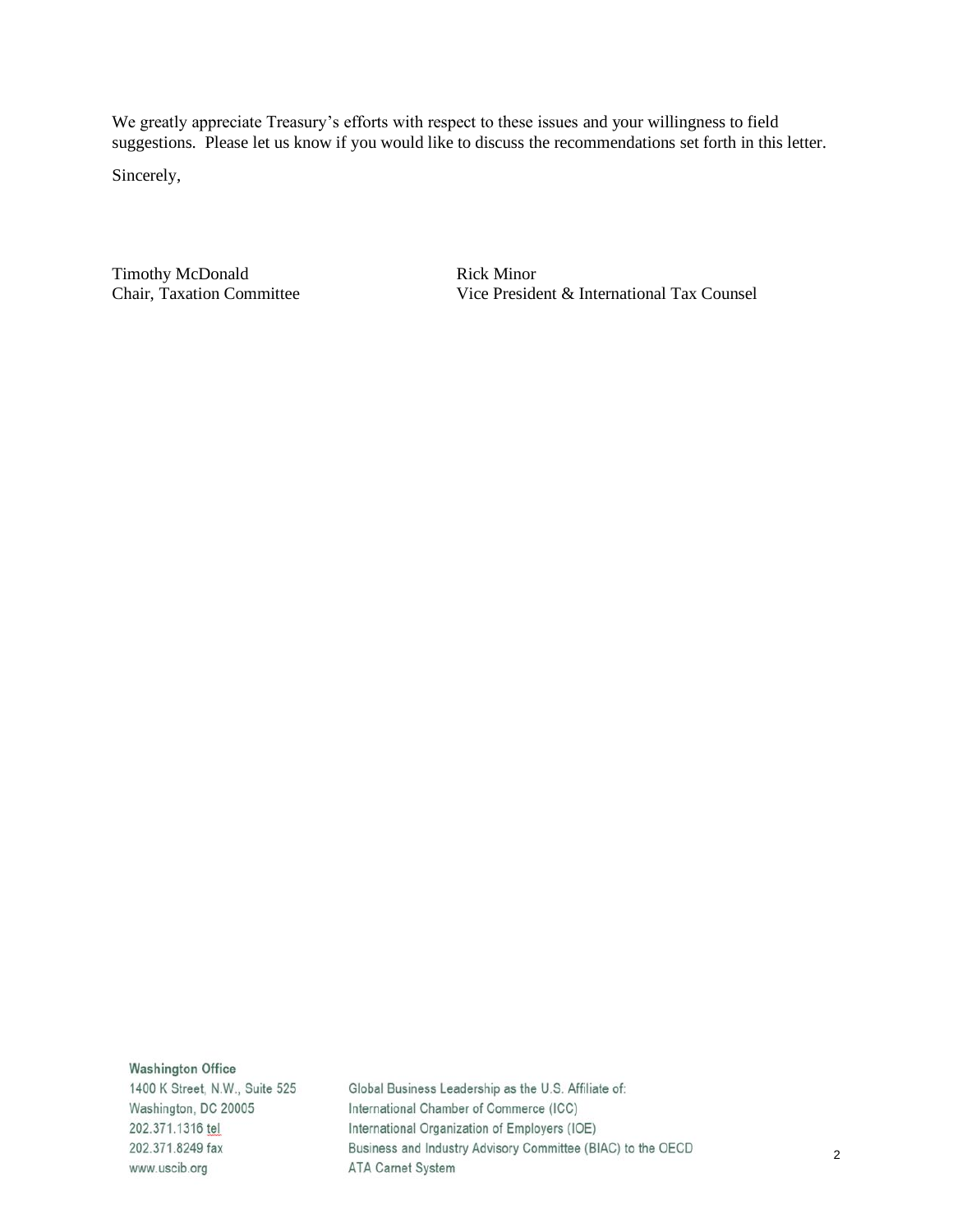## **Principles for Distinguishing Routine from Entrepreneurial Functions Marketing and Distribution**

To avoid overallocation ("double dipping") of residual profit to market jurisdictions in excess of the Pillar 1 agreement, Pillar 1 should include mechanisms that would adjust downward the Amount A attribution to a jurisdiction, if the return under transfer pricing attributed to a jurisdiction for routine marketing and distribution functions exceeds a certain threshold. Amount A should be the only reallocation of residual profit,<sup>1</sup> so if countries require some residual profit for marketing and distribution functions or the marketing and distribution country is otherwise entitled to a share of some residual profits (due to risks, functions, and investments, common in some industries), then Amount A would be double counting the attribution to the jurisdiction of some residual profit, requiring adjustment.

We understand that one complex issue under negotiation is defining routine marketing and distribution functions under Amount B (*i.e.*, what functions are covered by these categories). It is essential that the rules are practical, take into consideration actual business practice, and do not force companies to make unnatural changes to business practices. In the practical application of such rules, the focus should be on the actual functions of, risks controlled by, and assets of the local marketing and distribution entity and not, for example, on how marketing expenses may be reported in the financial statements of that entity (*e.g.*, where there is direct or indirect reimbursement for certain expenses by the entrepreneur to the distributor this may be an indicator of actual control or assumption of the risks associated with those costs by the entrepreneur). Further, provisions on marketing and distribution functions under Pillar One should include distribution of both physical and tangible goods and services (digital and otherwise). We have provided the following guidelines for identifying functions based on substantial experience across many companies in a variety of industries.

*To be clear, since business operations will necessarily have some reasonable variation across different businesses, we would recommend using these lists as indicative factors rather than a checklist of requirements*.

## Entrepreneurial Functions

- Final decision making on large discounts and non-standard contracts
- Establishing product development and business initiative plans and strategies (*e.g.*, whether to invent new features)
- Setting product and business initiative prioritization and implementation plan (*e.g.*, deciding which products to launch first, setting products available for launch)
- Setting global or regional branding, marketing, pricing, and promotional strategy
- Setting global or regional go-to-market and sales channel (*e.g.*, large customer vs small/medium size customer) strategy
- Setting global or regional plans and budgets for hiring / new headcount
- Approving and/or setting budgets
- Employing final decision makers on global or regional strategies at highest levels of seniority in the global or regional organization

<sup>&</sup>lt;sup>1</sup> In this context, "residual profit" should be understood as profit above remuneration for routine returns in accordance with existing transfer pricing principles.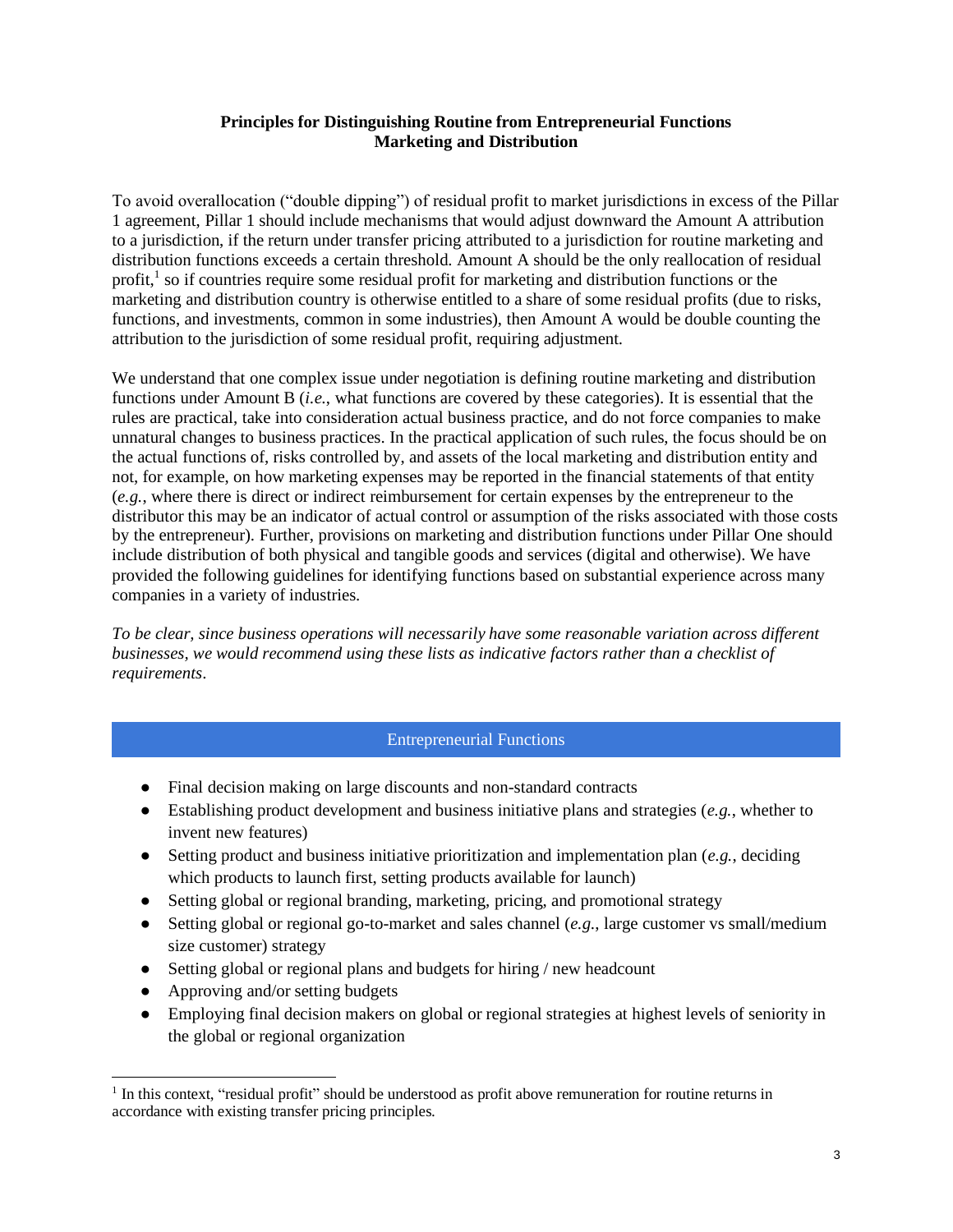- Bearing material market, product, currency, and other risks associated with the business
- Owning rights to intangible properties (IP) (technology, process (manufacturing) and marketing)
	- For the avoidance of doubt, derivative marketing, advertising, and promotional works are routine in nature and do not indicate entrepreneurial functions.
	- Similarly, the translation, adaptation and/or dubbing of content or marketing materials for local distribution is routine in nature and does not constitute an entrepreneurial function.
- Risk bearing R&D activities
- Acquisition of IP through M&A, licensing, or collaboration agreements
- Funding of regulatory approvals, *e.g.*, via clinical trials
- Specialized education and training programs, *e.g.*, for surgeons or other health care practitioners
- Global or regional supply chain planning
- Developing global or regional manufacturing strategy, including setting related quality standards

*\*References to "regional" functions above, are those typical of hub entities with broad regional oversight (e.g., EMEA) where significant DEMPE functions would be employed.* 

## Routine Marketing and Distribution Functions

- Bearing limited market and business risks as the profits of routine distributors are fixed
- Not decision makers for any entrepreneurial functions listed above (with a de minimis threshold)
- Does not own high value, "core" intangible property, although may perform limited-risk and routine functions under a licensing or distribution arrangement and may own certain routine IP that are derivatives of its marketing and distribution functions (*e.g.*, customer lists, local market approvals)
- Incurring advertising, marketing, and promotional costs in line with plans and budgets provided by the entrepreneurial principal with such costs being directly or indirectly met by the entrepreneurial principal
- Educating and marketing products and services to users and customers
- Providing competitive and market related information conveying data that the entrepreneur combines with own knowledge to help determine its business plans
- Gathering trends and forecasting demand from local market may provide feedback to entrepreneurial principal that is used in development of business plans (products or initiatives) by entrepreneur
- Offering discounts/promotions and discussing pricing based on predetermined strategies/plans, rate cards or parameters (discounts/promotions outside such predetermined approaches would require sign off by management employed in another entity)<sup>2</sup>
- Supporting local customers to maximize the benefit of their spend by putting together joint business plans and reviewing/assessing results
- For reselling distributors, contracting with, and invoicing to local customers
- Providing after-sales and other customer support services
- Hiring local personnel within budgeted headcount
- Providing logistics and warehousing services and managing inventory locally

<sup>&</sup>lt;sup>2</sup> The pricing is established by a predetermined rate card and the distributors are not negotiating with or offering discounts to customers, except within standard boundaries described in the rate card.